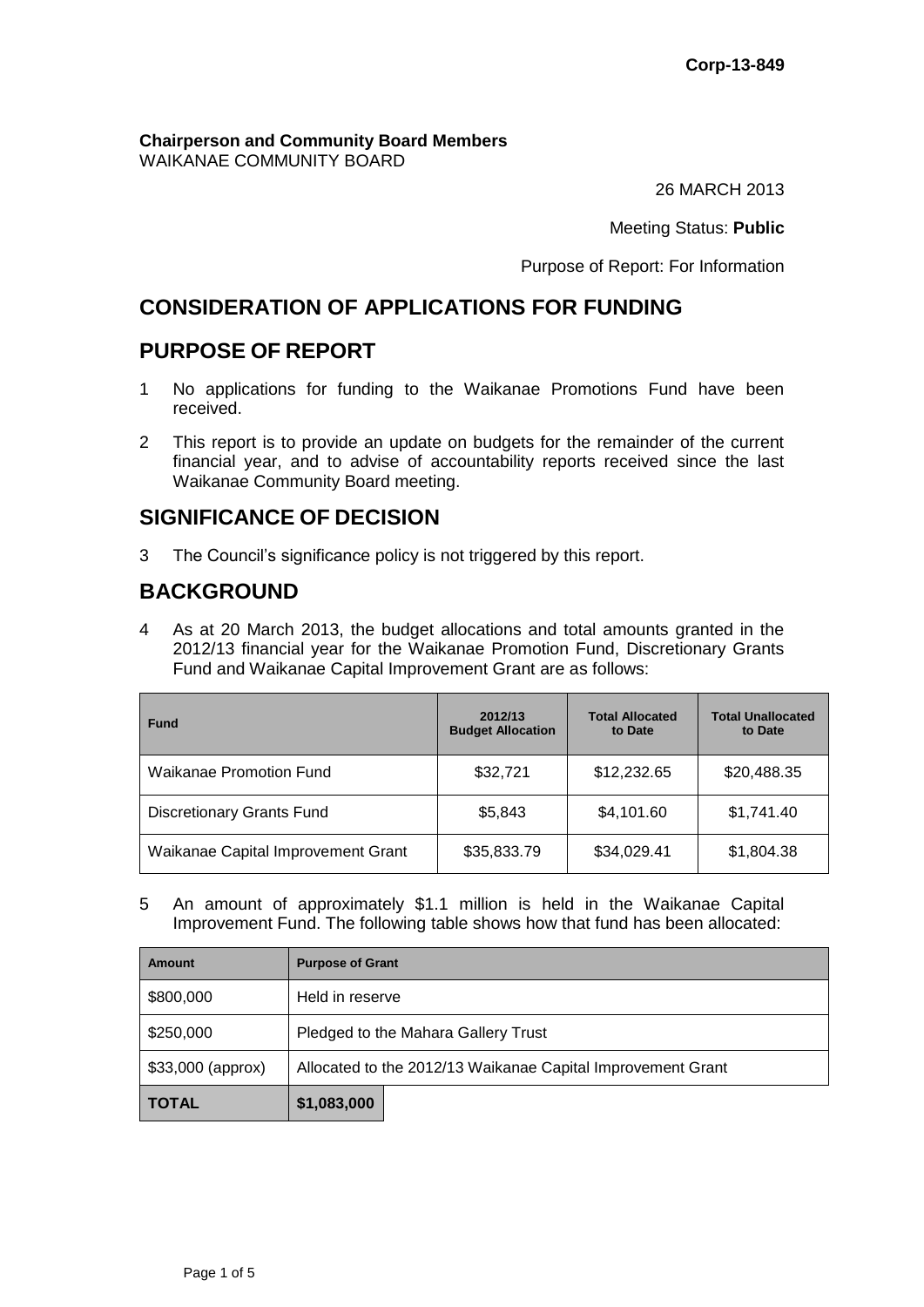## **CONSIDERATIONS**

6 There are no applications to be considered.

#### *Waikanae Promotion Fund*

7 For the interest of Board members, the following tables shows all grants made from the Waikanae Promotion Fund in the current financial year:

| <b>Date</b> | <b>Recipient</b>                    | Amount   | <b>Purpose of Grant</b>                                                                                                             | <b>Report Back</b>                                             |
|-------------|-------------------------------------|----------|-------------------------------------------------------------------------------------------------------------------------------------|----------------------------------------------------------------|
| 07/08/12    | Wildheart                           | \$832.65 | To assist with the costs of<br>creating a display mural at the<br>Nga Manu Nature Reserve.                                          | Due March<br>2013<br>(Money not<br>granted until<br>Sept 2012) |
| 30/10/12    | <b>Alex Hartley</b>                 | \$500    | To assist with the cost of<br>attending 'Venture South 2013' in<br>Southland, in January 2013.                                      | Due April<br>2013                                              |
| 30/10/12    | Jessica Hartley                     | \$500    | To assist with the cost of<br>attending 'Venture South 2013' in<br>Southland, in January 2013.                                      | Due April<br>2013                                              |
| 30/10/12    | Rose McLellan                       | \$500    | To assist with the cost of<br>attending 'Venture South 2013' in<br>Southland, in January 2013.                                      | Due April<br>2013                                              |
| 30/10/12    | Lisa Ennis                          | \$500    | To assist with the cost of<br>attending the Girl Guide<br>Jamboree in Tasmania, in<br>January 2013.                                 | Due April<br>2013                                              |
| 30/10/12    | Lions Club of<br>Waikanae           | \$2,500  | To assist with the printing costs<br>associated with the Super Garden<br>Trail in January 2013.                                     | Due April<br>2013                                              |
| 30/10/12    | Parkinson's<br>Kapiti<br>Horowhenua | \$500    | To assist with the increased costs<br>of providing a community service<br>for people with Parkinson's<br>Disease, and their carers. | Received<br>15.03.13                                           |
| 20/11/12    | Waikanae Surf<br>Club               | \$3,000  | To purchase training surfboards<br>and contribute to the cost of a<br>trailer to house and transport<br>equipment.                  | Due May<br>2013                                                |
| 11/12/12    | Waikanae<br><b>Boating Club</b>     | \$1,000  | To assist with the costs of taking<br>local youths on a weekend fishing<br>trip to Kapiti Island.                                   | Due May<br>2013                                                |
| 11/12/12    | <b>Taylor Findlay</b>               | \$500    | To assist with the cost of<br>attending the Girl Guide<br>Jamboree in Tasmania, in<br>January 2013.                                 | Due May<br>2013                                                |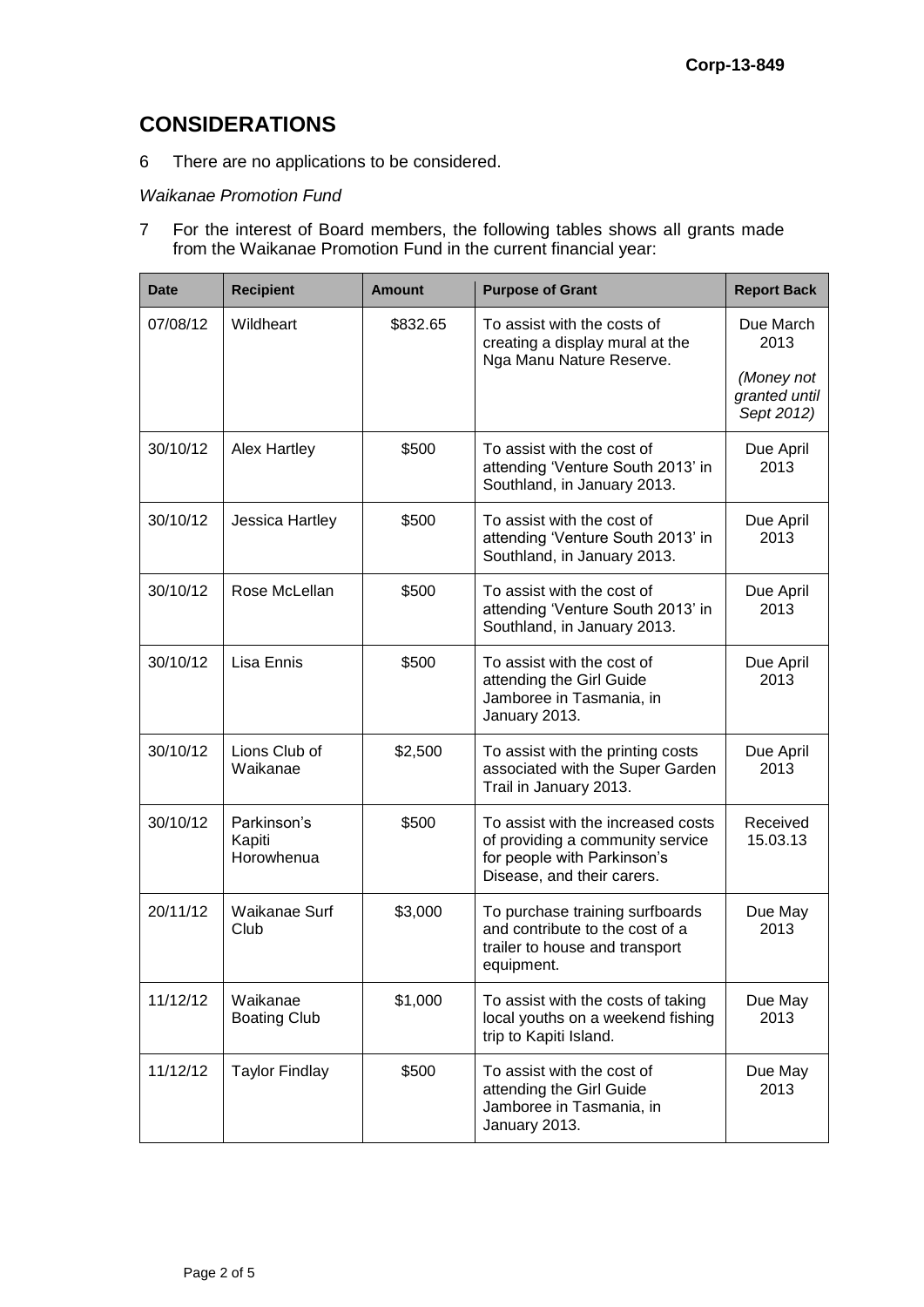| Date     | <b>Recipient</b>                | Amount      | <b>Purpose of Grant</b>                                                                                                                                                     | <b>Report Back</b> |
|----------|---------------------------------|-------------|-----------------------------------------------------------------------------------------------------------------------------------------------------------------------------|--------------------|
| 12/02/13 | Beach FM                        | \$500       | To assist with the costs of<br>purchasing a new emergency<br>generator.                                                                                                     | Due August<br>2013 |
| 12/02/13 | Waikanae<br>Community<br>Patrol | \$1,400     | To cover the registration and<br>accommodation costs for three<br>people to attend the Community<br>Patrols of NZ National Training<br>Seminar in Tauranga in June<br>2013. | Due August<br>2013 |
|          | <b>TOTAL</b>                    | \$12,232.65 |                                                                                                                                                                             |                    |

# *Discretionary Grants Fund*

8 For the interest of Board members, the following tables shows all grants made from the Discretionary Grants Fund in the current financial year:

| <b>Date</b> | <b>Recipient</b>                                      | <b>Amount</b> | <b>Purpose of Grant</b>                                                                                                            | <b>Report Back</b>                                       |
|-------------|-------------------------------------------------------|---------------|------------------------------------------------------------------------------------------------------------------------------------|----------------------------------------------------------|
| 07/08/12    | Kapiti Kids<br><b>Motivation Trust</b>                | \$500         | To assist with the costs<br>associated with bringing<br>inspirational speakers to schools<br>on the Kapiti Coast.                  | Due<br>February<br>2013<br>Reminded<br><b>March 2013</b> |
| 07/08/12    | Kapiti Diversional<br><b>Therapy Support</b><br>Group | \$400         | To assist with the costs of holding<br>the Rest Home Bowls<br>Tournament in October 2012.                                          | Received<br>19.11.12                                     |
| 07/08/12    | Loved 4 Life                                          | \$500         | To assist with the costs of<br>providing quilts and meals to new<br>babies and their families in<br>Waikanae.                      | Received<br>16.08.12                                     |
| 07/08/12    | NZ Camellia<br>Society - Kapiti<br>Coast Branch       | \$297         | To assist with the costs of staging<br>the 2012 Camellia show in<br>August/September 2012.                                         | Received<br>15.11.12                                     |
| 07/08/12    | <b>Madison Batten</b>                                 | \$500         | To assist with the costs of<br>participating in the World<br>Challenge Expedition to Thailand<br>and Cambodia in December<br>2012. | Due<br>February<br>2013<br>Reminded<br><b>March 2013</b> |
| 30/10/12    | Harold Baskiville-<br>Robinson                        | \$500         | To assist with the costs of<br>attending the ITU World<br>Championships in Auckland, in<br>October 2012.                           | Received<br>07.12.12                                     |
| 30/10/12    | <b>Xavier Green</b>                                   | \$150         | To assist with the costs of<br>attending the Ricky Herbert<br>Football Academy in Melbourne,<br>in December 2012.                  | Received<br>03.01.13                                     |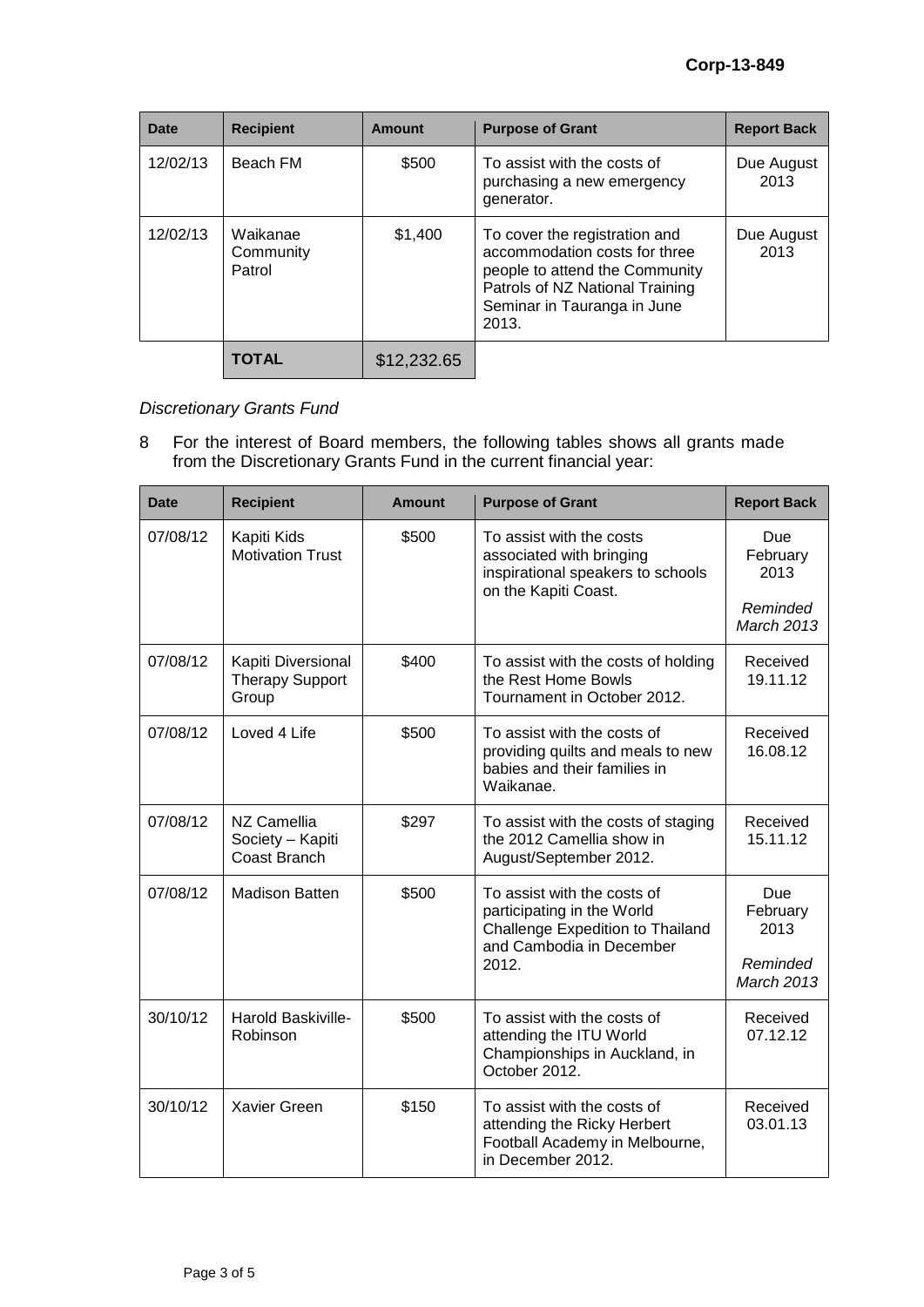| <b>Date</b> | <b>Recipient</b>                             | <b>Amount</b> | <b>Purpose of Grant</b>                                                                                             | <b>Report Back</b>   |
|-------------|----------------------------------------------|---------------|---------------------------------------------------------------------------------------------------------------------|----------------------|
| 30/10/12    | Maxwell Ross                                 | \$150         | To assist with the costs of<br>attending the Ricky Herbert<br>Football Academy in Melbourne,<br>in December 2012.   | Due May<br>2013      |
| 30/10/12    | Rose<br>Biddiscombe                          | \$450         | To assist with the costs of<br>attending the Taekwondo World<br>Cup in England, in October 2012.                    | Received<br>11.03.13 |
| 30/10/12    | Jason Newport                                | \$250         | To assist with the costs of<br>attending the Paintball<br>Tournament in Sydney, in<br>November 2012.                | Due May<br>2013      |
| 11/12/12    | St Vincent de<br>Paul Society                | \$179.60      | To assist with the cost of renting<br>the Waikanae Memorial Hall for<br>the Christmas Luncheon in<br>December 2012. | Received<br>07.01.13 |
| 12/02/13    | Kapanui School<br><b>Discoverers</b><br>Team | \$225         | To cover the cost of supplies for<br>the mural to be created at the<br>school's 'Discovery Play Area'.              | Due August<br>2013   |
|             | <b>TOTAL</b>                                 | \$4,101.60    |                                                                                                                     |                      |

*Waikanae Capital Improvement Grants* 

9 For the interest of Board members, the following tables shows all grants made from the Waikanae Capital Improvement Grant in the current financial year:

| Date     | <b>Recipient</b>                      | <b>Amount</b> | <b>Purpose of Grant</b>                                                                             | <b>Report Back</b>   |
|----------|---------------------------------------|---------------|-----------------------------------------------------------------------------------------------------|----------------------|
| 7/11/12  | <b>Advertising costs</b>              | \$529.76      |                                                                                                     |                      |
| 20/11/12 | Waikanae<br>Kindergarten              | \$3,650       | To build a covered entranceway<br>into the Waikanae Kindergarten.                                   | Due May<br>2013      |
| 20/11/12 | <b>Wellington Free</b><br>Ambulance   | \$6,000       | To assist with the cost of a new<br>Ambulance Stretcher for the<br>ambulance in Paraparaumu.        | Due May<br>2013      |
| 20/11/12 | Waikanae Beach<br><b>Bowling Club</b> | \$2,000       | To assist with the cost of<br>purchasing a new Greens Mower.                                        | Due May<br>2013      |
| 20/11/12 | <b>Wellington SPCA</b>                | \$1,000       | To assist with the cost of repairing<br>the north boundary fence at the<br>SPCA's Waikanae shelter. | Received<br>13.03.13 |
| 20/11/12 | Waikanae Scout<br>Group               | \$4,949.65    | To assist with the cost of<br>providing seven replacement<br>tents.                                 | Due May<br>2013      |
| 20/11/12 | Coast Access<br>Radio                 | \$1,900       | To assist with the cost of the<br>emergency power connection at<br>the site at Forest Heights.      | Due May<br>2013      |